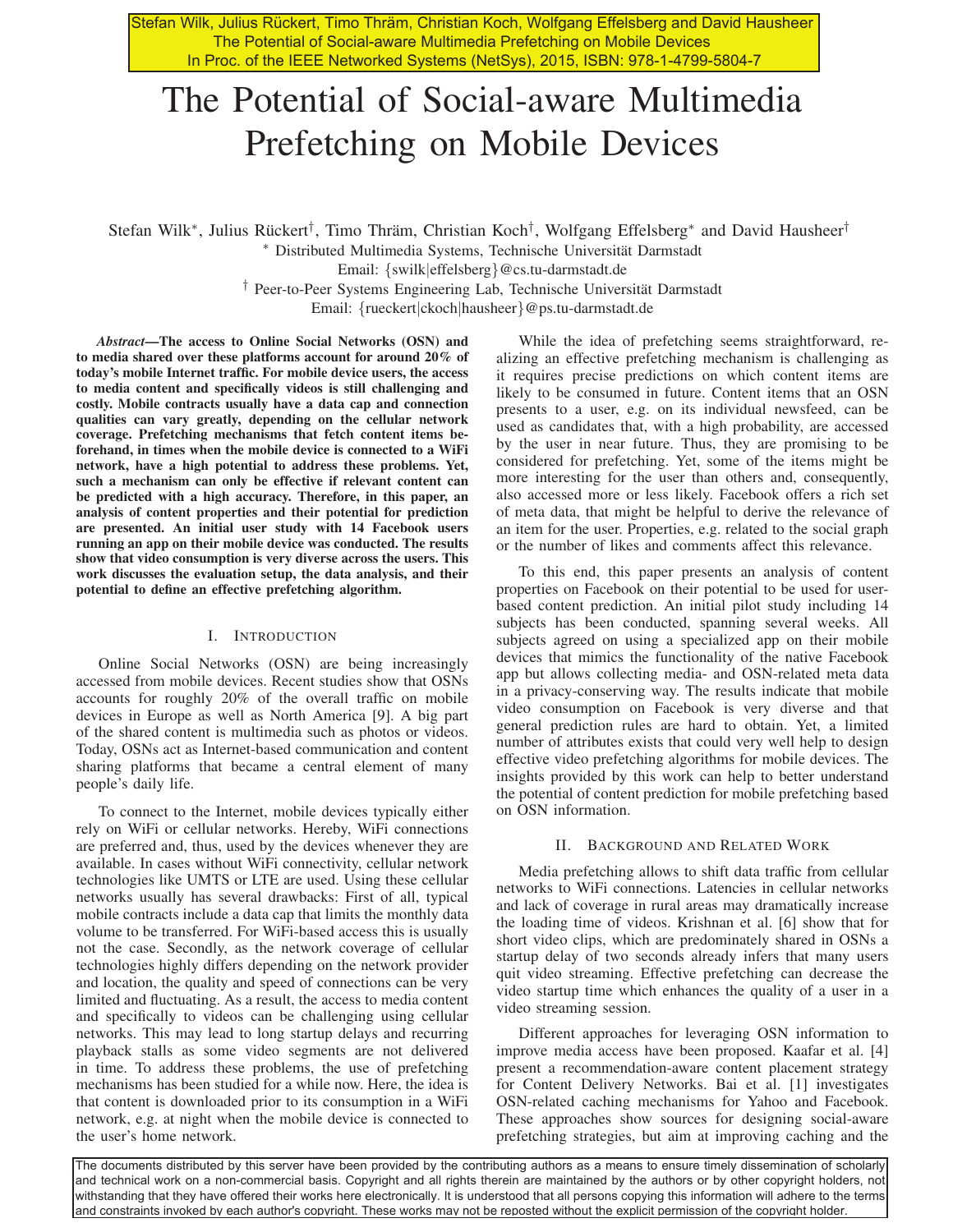delivery to thousands of users by placing the right information at the right place within the network, whereas prefetching concentrates on loading content to a device.

Prefetching in peer-to-peer (P2P) video streaming systems is a well-researched topic. The work of Wang et al. [10] investigates RenRen, a popular OSN used in China, which works similar to Facebook, on its suitability for P2P-assisted video streaming. Prefetching of the first video chunks helps in this domain to reduce the video startup time. Their results indicate that social relationships and users' preferences are suitable predictors for OSNs similar to RenRen.

Li et al. [7] add insights on video dissemination in OSNs and identify very short life times of videos with low popularity. The resulting SocialTube [8] system demonstrates the efficiency of a peer-to-peer-based social network that is driven by social relationships and less by interests. In their analysis they show that 0.4% of the videos cause more than 80% of the traffic and the remaining 99.6% only cause 20% of the network traffic. But most, around 90% of the video views of a user can already be explained by shares of their 1- and 2-hop friends.Around 33% of the users watch 80% of videos and all viewers watch at least 20% of the videos on their newsfeed.

All of these studies and prefetching strategies do not consider the effect of mobile devices or behavior of mobile users. With the work by Gautam et al. [3] a mobile application prefetches whole video clips based on arbitrary sources such as OSNs or blogs. The goal of the work is reducing the energy consumption of a mobile device, but prefetching algorithms are not described in detail. The most promising approach is presented by Zhao et al. [2] in which a custom mobile Facebook application has been developed that integrates social network based algorithms for prefetching. They conduct a study on Facebook, similar to the work presented in this paper. The findings are limited and have to be supported by simulation experiments. The results indicate a significant energy savings, if the number of videos shared in OSNs would be higher. Yet, the designed application, their sorting of the posts, mapping of the real Facebook newsfeed and privacyawareness is not described in detail. The work presented here addresses these issues by a detailed explanation of the mobile application, its suitability to preserve the privacy of users, a detailed description of the framework, and a study including the results and giving an outlook on future sources for media prediction in OSNs.

## III. MOBILE APP SYSTEM DESIGN

To gain valuable insights to media content consumption in OSNs, we conducted a user study with 14 participants. Each participant was asked to use an Android app, called SonNet, on his own mobile device(s). Additionally, the participants had to sign a privacy consent before the activation key for the app was handed out. The app's main functions are tracking of the posts shown on the user's Facebook feed, keeping track if the user watches the posts, and uploading the collected information to a database server for later analysis. The information is anonymized before uploading to ensure the privacy of the user. This was done by hashing all personal data-related fields with a hash algorithm (SHA-1). This way, e.g., multiple datasets by the same user could be related, without revealing any information on the user identity itself.



Fig. 1: SonNet Architecture

The architecture of SonNet is shown in Fig. 1. SonNet collects information about all posts on the user's feed. This information was retrieved using the Facebook Graph API, located in the *Facebook Crawler*, which is embedded in the *Social Data Collector* component. As the aim is to identify posts that the user is most interested in, a set of post features are collected as well. To this end, the *Facebook Crawler* fetches the number of likes and comments of the individual posts. Furthermore, the source of the post is identified to tell if direct friends of the user or friends of friends published or interacted with the posts. Additionally, the information if the post is created in a group the user is assigned to, is tracked.

The participants of the study access Facebook with the *Son-Net Facebook App* instead of the native Facebook client. This allows to precisely keep track of interactions the user makes with the posts, e.g. watching, liking, or commenting. The posts presented to the user are the ones which were previously retrieved by the *Facebook Crawler* using the Facebook Graph API. This information is collected and filtered by the *Social Data Collector* and accessible from the *SonNet Facebook App*. The *Social Data Collector* periodically queries for new posts on the user's newsfeed. It is important to note that some limitations regarding the collection exists. First, the collected posts do not include any sponsored posts as they would appear in the native Facebook app. Second, the order of posts as retrieved by the *Facebook Crawler* is not necessarily the same as the one Facebook presents in the native app. As the sorting algorithm used by Facebook itself is not publicly available, the *SonNet Facebook App* follows a simplified approach and presents the posts ordered by creation time.

The *Social Data Collector* passes the received posts and user interaction information to the *Data Aggregator*, which filters and locally stores the data. The anonymization of all personal data-related fields takes place directly before storing the data. In a later step, the local database is transferred to the database server, where the datasets of all participants are stored.

In this work, the main focus is on understanding which features have an influence on the relevance of a post for a user and, therefore, might be predictive. Based on the results, it is planned to develop a *Social Predictor* component, which is ongoing work and was not part of the mobile app as used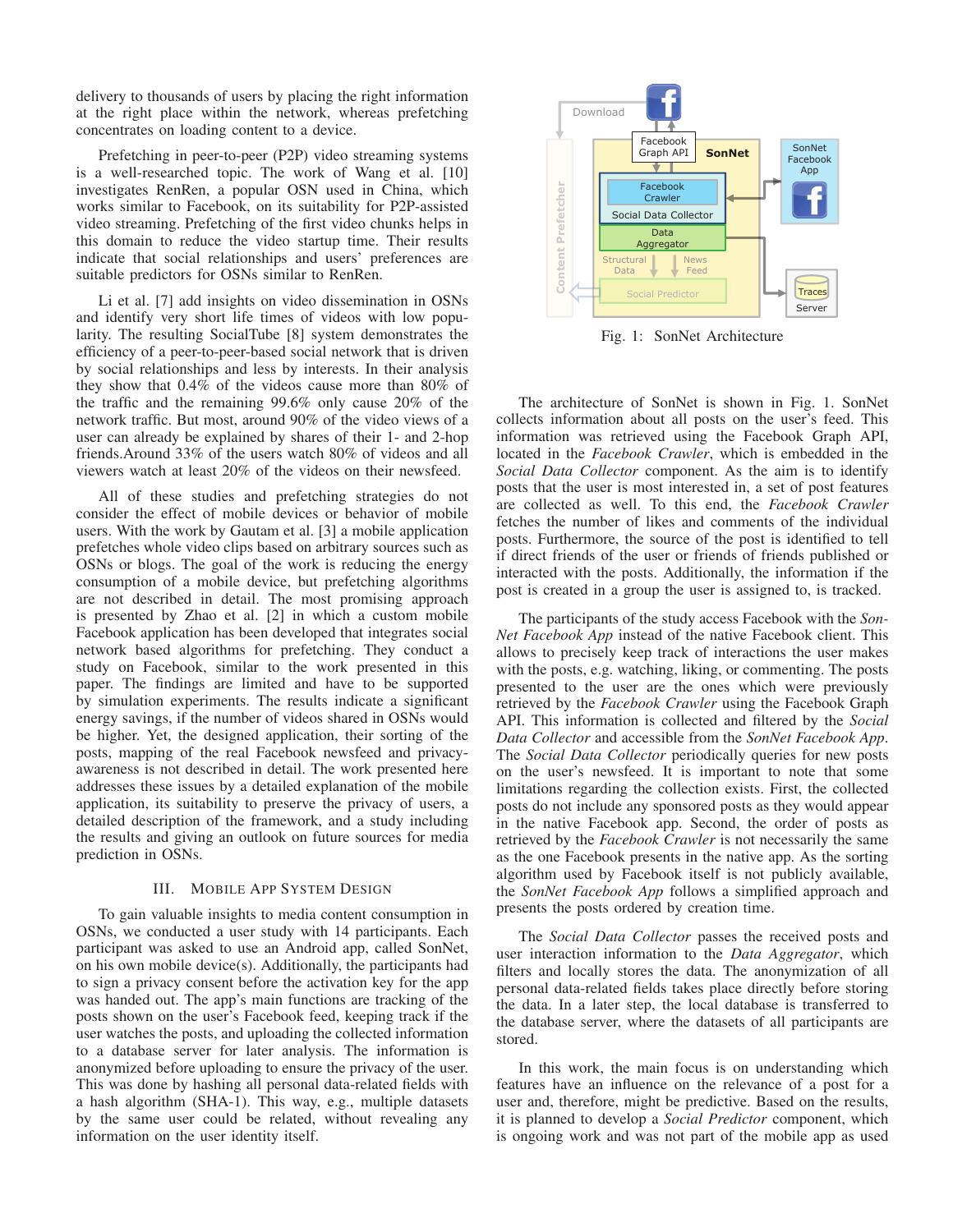|                 | Mean   | Median | Stdev. | Min      | Max |
|-----------------|--------|--------|--------|----------|-----|
| # Friends       | 217.5  | 160    | 182.5  | 11       | 559 |
| $#$ Posts       | 152.71 | 61.5   | 17441  | 18       | 631 |
| # Posts Watched | 15     | 3      | 1744   | $\Omega$ | 90  |
| # Friend's list | 72.28  | 77     | 57.48  |          | 170 |
| # Groups        | 31.29  | 13     | 46.71  | $\Omega$ | 180 |
| # Interests     | 10.78  | 6.5    | 10.45  | $\Omega$ | 31  |

TABLE I: Overview on the mobile prefetching dataset.

during the study. This predictor would take the user's newsfeed as an input to train a machine learning model. The model is planned to be used to identify relevant newsfeed posts and use videos as well as images contained in these posts as prefetch candidates. These media files are then planned to be downloaded by the *Content Prefetcher* component.

#### IV. DESCRIPTION OF A DATASET FOR PREFETCHING

This pilot study contains the data gathered from mobile usage of Facebook by 14 participants over a time span of eight weeks. The data includes interactions of users with the posts, especially with those containing photo and video as well as social graph information such as social closeness of users or their interests. In total 2138 posts including 202 video posts have been gathered. The category video posts contains Facebook hosted videos, links to YouTube videos or other video sharing sites as well as the category 'flash' video.

The data gathered has to map real usage of the OSN as close as possible. Thus, all participants were motivated not to change their Facebook usage behavior. All users were asked to use their smart phone. Tablet devices or laptops - despite their mobility aspects - are not included in this study. No users or posts were filtered and no data clearance steps have been taken. In our dataset 42% of all posts include photos, 20% share links, 29% are status updates and videos account for 9% of the dataset. Table I lists statistical numbers on the gathered dataset. To ensure privacy and comply with national privacy laws, all data has been anonymized using a hashing algorithm on the mobile device.

#### V. ANALYSIS OF THE MOBILE FACEBOOK DATASET

The newsfeed within the OSN Facebook has been analyzed according to the questions: (1) How much media – especially video – that is being distributed in the OSN Facebook is watched by the participants of the study? (2) Can the global popularity of a video be used to tell, whether one of the participants is going to consume media? (3) Is the origin of a post a suitable predictor for media consumption?

The *first question* elaborates on the proportion of photo as well as video posts being consumed by the mobile users. As videos account for only 9% of the posts observed in our study it is questionable if Facebook is video-centric. Photos, in contrast, account for a large proportion of Facebook posts. Furthermore, an analysis of the share of watched versus nonwatched content gives a first indication on the potential of media prefetching strategies for mobile devices.

The *second question* investigates the origin of a post. One hypothesis of this work is that the origin of a video or photo post significantly influences its consumption probability. To be more specific, this work postulates that videos shared by friends are more likely to be watched in comparison to videos from other sources.

The *third question* addresses likes, comments, and shares associated with a post. It investigates whether those interactions with a post have a significant influence on the probability of a single video being consumed.

#### *A. Mobile media consumption & influence of content type*

The first research question addresses the specifics of the gathered mobile Facebook media consumption dataset. For the consumption probability touch/click events for photos or videos are monitored. For photos, the touch event maximizes the photo to full-screen size, for videos it starts the playback. In total, the average consumption rate of posts is 9.27% (Stdev.: 14.72; Median: 0). Videos exhibit in average a larger probability for consumption per user (Average: 19.15%; Stdev.: 28.5; Median: 0) in comparison to photos (Average: 7.75%; Stdev.: 14.53; Median: 0). This may have different reasons: First of all, the total number of videos is significantly lower in comparison to photos. In this study, nearly half of the posts belong to the category *photo*. The high quantity of photos may influence consumption negatively, whereas the exceptional occurrence of a video on the newsfeed could motivate users to watch a video. Additionally, photos, in comparison to videos, are easier to be consumed directly from the newsfeed without any interaction. Small versions of photos, so called thumbnail versions, are presented on the newsfeed as preview. Videos have a temporal dimension that can not be obtained by solely watching at the thumbnail.

The consumption of media is very diverse, as the median of 0% and the standard deviation (photo: 14.53; video: 28.5) for both video and photo consumption show. Especially for videos, a group of users within this study did not watch content at all, whereas some other participants consumed a large share of the videos presented. Users can be divided into non-media consuming and media-consuming users. Another idea focuses on the friend's interests. A comparison of the interests of users participating in this study and the interests of their friends is done. Due to the anonymization of data transferred to our servers, only the interest categories could be compared. To better understand the influence of common interests. Both the friends' interests who shared posts and the users' interests are compared for each individual post. The Euclidian distance between the number of interests in the categories, i.e. music, tv, movies, books, and games is calculated. For both photos as well as videos, a lower distance indicates that user and friend have more interests in common. For all posts, in mean a distance of 17.9 is calculated for watched, in comparison to 21.4 for non-watched content. This already indicates that interests could play a significant role for predicting multimedia consumption. This difference shall be calculated for the high consuming group of users. A reduced distance can be observed with an increased difference between the means of watched and non-watched videos. In contrast to our expectations, it is not a valid classifier for high consuming users, but still valid for those watching videos or photos only seldom.

As a result, the separation of users according to specific groups based on their behavior in the OSN is a promising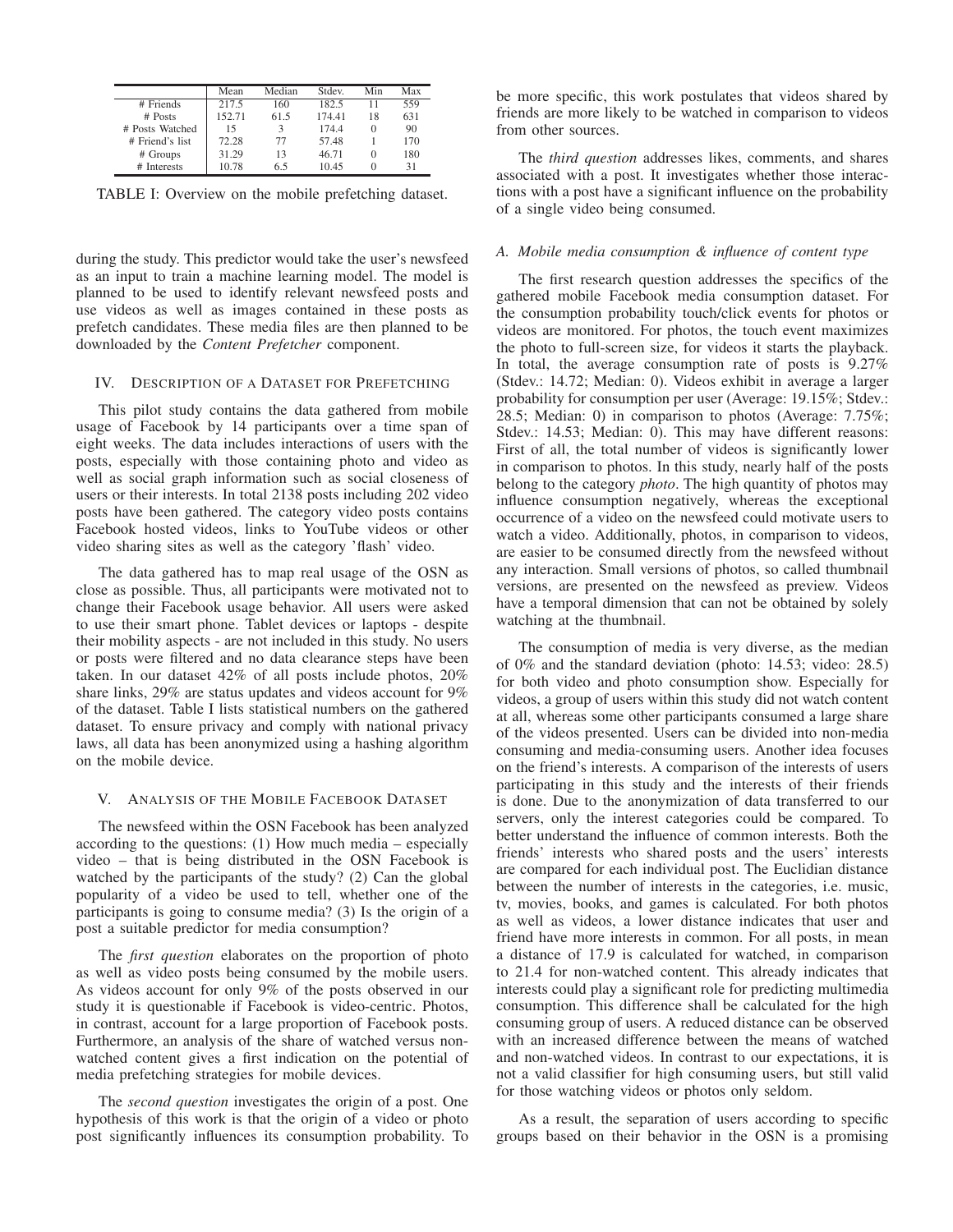approach that has to be evaluated in detail. It promises answers to the question on how to predict media consumption in OSNs.

# *B. Origin of a post*

The origin of posts is grouped into 'shared by a friend' and 'shared by other sources'. Shared in this context refers to any interaction of the friend that resulted in showing the post on the user's newsfeed. E.g. the creation of a post, commenting or liking a post may bring it to the newsfeed.

The majority of all posts are shared by friends and only 32.45% of all posts stem from other sources. Specifically, this rate was significant higher for videos with 44.56% and 40.9% for photos compared to other media. Thus, in comparison to other post types photos and videos are increasingly being distributed by non-friends. For videos, no difference is observable between posts sourced by friends (10.32%) and other sources (10.97%), such as pages or recommended posts on the Facebook newsfeed. There is no difference resulting from the source of a video or a photo on the consumption probability, if solely the average is evaluated. As the observed data suffers from significant variance, median offers a better insight. For videos a higher median for the proportion of watched videos can be observed for friend posts.

Content in our study is consumed shortly after publication and due to low numbers of likes and comments of most posts, we believe they are distributed in only small groups of friends. This can be supported by Table II, which investigates a subset of posts that has been shared by users within a friend's list. For both, videos and for photos, posts by close friends and family are preferred. The information on the social distance to a posting user could, thus, easily be identified and leveraged for prefetching mechanisms. The videos shared by close friends or family are predominantly those with low numbers of likes or comments. None of the videos re-shared by these friend list members has more than one thousand or more likes. This illustrates that videos watched from friends do not have the necessity to be very popular in an OSN.

TABLE II: Friend lists and their impact on consuming video and photos. The table shows the percentage of media shared by members of a friend list that is being consumed.

|               | Photos | Videos |
|---------------|--------|--------|
| Close Friends | 70.1%  | 85.7%  |
| Family        | 82.6%  | 50%    |
| Other lists   | 92%    | 8.3%   |

## *C. Global popularity*

Previous studies [7] show a significant impact of popularity of content on its consumption. Content on video sharing sites follows a so called zipf-like distribution in which a large proportion of the videos is watched only by a very small amount of users, whereas the top percent has high access rates. Popularity in the OSN Facebook is represented by the total number of interactions with the post. Interactions evaluated are likes, comments, as well as shares of posts. The count of likes and comments is limited to 1,000 for presentation reasons. While this is a limitation that was removed for future studies, it only affects 1.1% of the comment and 6.1% of the like counts on posts in the dataset as they exceed this threshold. In the dataset, it can be observed that only a small share of posts reaches high numbers of likes, comments or shares.

Figure 2 shows the effect of likes and comments on the consumption of videos. No significant difference can be observed for the watched and non-watched videos influenced by likes and comments. Only 10% of the multimedia posts have high numbers of shares. This indicates that globally popular content which is being shared from user to user accounts only for a very small proportion of all posts.

Regarding photos, the median of the number of likes is 102 and 10 for comments. A difference between the values of watched and non-watched posts can be observed for photos. No similar pattern exists for the video posts. The median number of likes with 5 (Stdev.: 339) for watched videos and 53 (Stdev.: 402) for non-watched videos indicate that especially videos with a low number of interactions are of interest to a user. Figure 2 shows the small impact of popularity measured by likes, comments and shares for a large share (more than 80%) of the videos. For the remaining 20%, popularity has an impact, as the CDF for watched videos is significantly less increasing until around 900 comments. For this small proportion of posts a high number of shares gives additional potential for prediction. All video posts with more than 10,000 shares are watched, indicating that globally relevant content, even though seldom available, is consumed by users of our dataset. Interestingly, the CDF on the effect of increasing number of likes on the video consumption rate indicates that with increasing global popularity (likes) the consumption rate of a video decreases. Multiple explanations for the findings exist. First of all, videos being consumed are mainly shared within small groups and thus range. When creating a post on Facebook, a user has the opportunity to restrict the visibility of the post to himself/herself only, a specific group of friends, managed in friend's lists or public. Another explanation would be that the users very much consume videos shortly after being published. This theory can be supported by findings of Li et al. [7]. The researchers reported, that the average lifetime of a video in OSNs is very limited. As a result for this study, one finding is that for the majority of posts available on the newsfeed, the popularity expressed by like, comment, and share numbers is not affecting the consumption probability.

To better understand the results gathered, we compare those findings to the CDFs of photos shared on Facebook. The result can be obtained from Figure 3. It shows a stronger influence of high number of likes and comments on the probability of a photo being enlarged. Still, new content or available content not able to reach large numbers of shares and likes exhibit the strongest probability to be watched. In addition, the dataset shows that an approximation between likes, shares, and comments can be made based on having only a single information source. Especially for videos, the Pearson's correlation between shares and comments reaches 0.9263, whereas it drops for pictures to 0.17864. In contrast to that, the correlation between comments and likes for videos reaches 0.6287 and around 0.79986 for pictures. Thus, increasing numbers of comments allow to predict rising numbers of shares and comments.

Popularity is a highly accurate prediction mechanism for caching, but at least for this study only a limited impact on